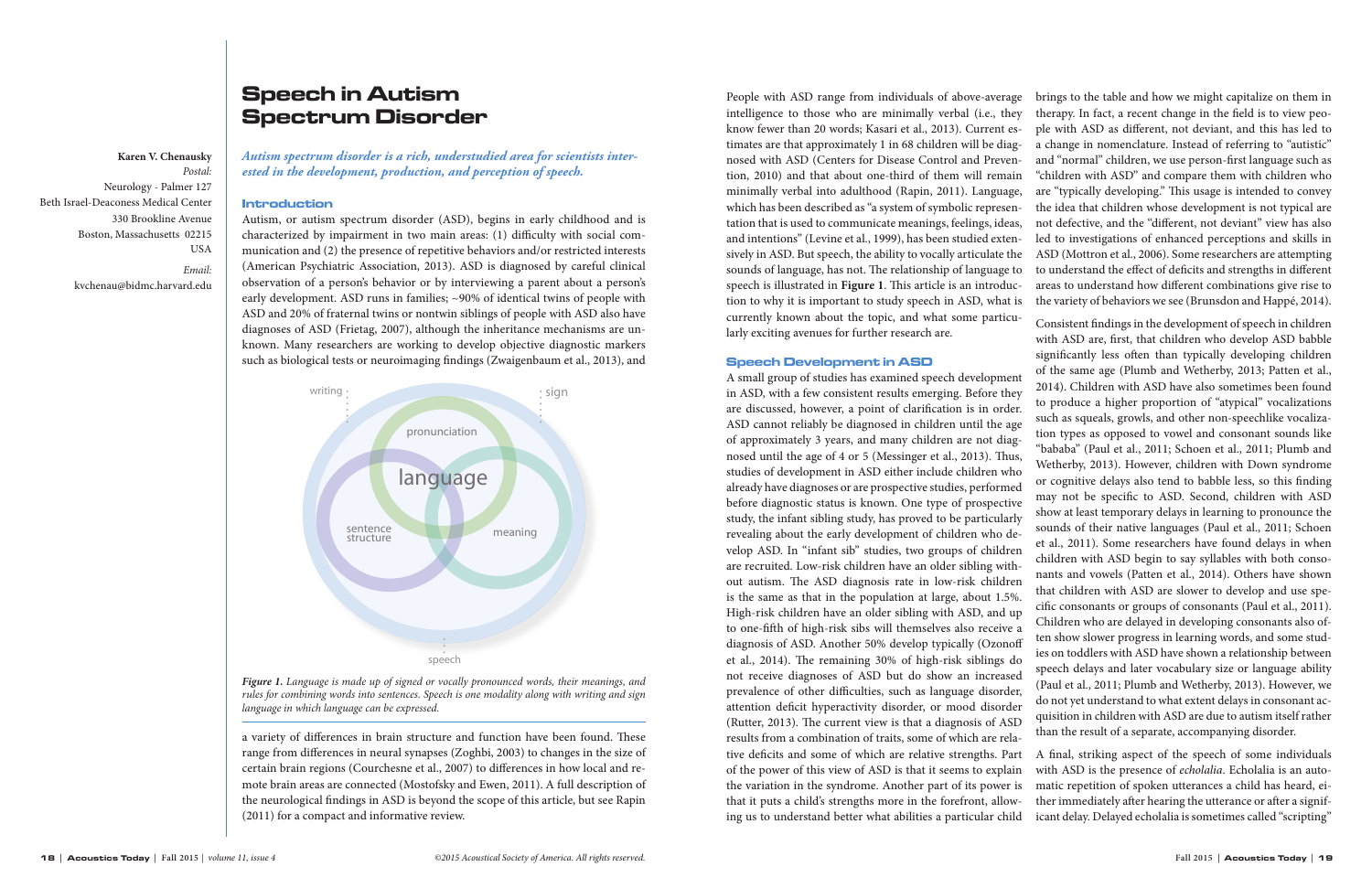or "movie talk" because children repeat lines from movies or televisions shows as if they were practicing a script. Some children use their echolalia to communicate with others, for example, reciting lines from a favorite book as a way of requesting that an adult to read to them or repeating instructions to themselves as a way of self-calming. Although echolalia sounds like it contains separate words and sentences (some children can repeat quite long quotes with uncanny accuracy), the general thinking is that children with echolalia use those utterances as if they were just one word, at least at first. Ron Suskind, a journalist whose autistic son spoke mainly in echolalia as a child, describes how he and his wife were able to use their son's movie talk to help him learn social and language skills (Suskind, 2014). Steigler (2015) contains a comprehensive review of the research literature concerning echolalia.

### Speech Is a Spectrum in Autism, Too

Just as cognitive and language ability range from above average to significantly impaired in ASD, speech also forms a spectrum within the autism spectrum. It is no surprise that speech should be affected in ASD; impairments in communication, language, and motor ability are part of the definition of the syndrome. And to become a skilled user of speech, a person must have the desire and ability to communicate, must be capable of language, and must have the oral-motor ability to speak.

There are several areas in which the speech of people with ASD is unusual. One area is *prosody*, or stress and intonation, the "melody" of speech. Prosody includes variations in pitch, loudness, and length (the length of both words and pauses). Prosodic abnormalities in the speech of verbal individuals with ASD have been noted since the disorder was first described (Kanner, 1943). However, there is no consensus on how prosody differs between ASD and typical speech (see **Speech Findings in Verbal ASD**).

Another area in which the speech of many people with ASD differs is in *articulation*, the ability to correctly pronounce the sounds of one's native language. Speech errors are common in typical development: think of the way that some children say "w" for "r" as in "wabbit." But when errors such as these make a child unintelligible or when they persist past about the age of eight, a disorder is diagnosed. Articulation is impaired in almost half of the individuals with ASD (Rapin et al., 2009).

A final, almost unstudied area of speech production in ASD is that of *voice*, or how the larynx vibrates and how its sound

is filtered by the upper vocal tract. As anyone who has ever had laryngitis knows, abnormal laryngeal vibration can make it very hard to be understood. Disorders such as hypotonia (low muscle tone) of the laryngeal muscles have also been associated with decreased intelligibility (Aronson and Bless, 2009), and because hypotonia affects approximately half of the children with ASD (Ming et al., 2007), it would be no surprise to find decreased intelligibility in hypotonic speakers with ASD.

## Speech Findings in Verbal ASD

As mentioned in **Speech Is a Spectrum in Autism, Too**, the existence of differences in the speech of verbal individuals with ASD has been noted since the 1940s, and these differences have been described in a variety of terms (Shriberg et al., 2001). For example, the speech of verbal children with ASD has been described as "sing-song" as well as "wooden," "overprecise" as well as "mumbled" (Rapin, 1996). Amplitude and voice quality are often atypical, although again there is no consistent way in which these are different in ASD (Shriberg et al., 2001). Some people with ASD speak consistently too loudly, others too quietly, and still others breathily or roughly or with an odd timbre. Although abnormalities are not present in the speech of everyone with ASD, when they do occur they create an impression of oddness that is one of the greatest barriers to social acceptance and vocational success in otherwise capable individuals (Cleland et al., 2010). Parents of young adults with ASD know this all too well: one mother of a college-bound son with ASD wanted me to help him with his speech because she was afraid that when he went to apply for jobs, interviewers wouldn't think he was as smart as he was. But how common unusual prosody is in verbal individuals with ASD and how it compares to the prevalence in other populations are currently unknown.

Findings on articulation skills in verbal children with ASD vary. Some researchers have concluded that speech in ASD is delayed but not disordered (Bartolucci et al., 1976; Bartolucci and Pierce, 1977). Kjelgaard and Tager-Flusberg (2001) found that despite a large range of language ability in the group they looked at, speech articulation in the same group was within normal limits. But Cleland et al. (2010) found that over 40% of children with ASD produced at least some speech errors and that12% scored below the normal range on a standardized test of articulation. Similarly, Shriberg et al. (2001) found a 30-fold increase in the rate of speech errors persisting past the age of 8 years in ASD compared with about 1% in the general population. Of the participants in Rapin et al. (2009), 5% had below-normal scores on a stan-





## Speech Findings in Minimally Verbal ASD

Few researchers have reported on speech ability in minimally verbal people with ASD. In part, this is because these individuals generally score so low on tests of language and cognitive ability that it is difficult to estimate their true abilities. When frustrated or frightened, some minimally verbal people also display aggressive behaviors toward property, other people, or themselves, so considerable experience and expertise is required to work with them. And, of course, testing the speech ability of a group of people who rarely vocalize (some of whom may not even be able to do so voluntarily) is inherently challenging. Speech ability is generally commensurate with language and cognitive ability in ASD (Tager-Flusberg, 1981); however, there have been reports of nonspeaking individuals with ASD who communicate by text and can read (Gernsbacher, 2004; Mottron et al., 2006). Clearly, this area requires more research.

## Speech Perception in ASD

dardized articulation test along with average language ability. Taken together, then, the literature suggests that speech production is relatively spared in verbal children with ASD, although these children do show a high rate of articulation errors. This is illustrated in **Figure 2**. Interest in, or preference for, speech over nonspeech sounds *Figure 2. These two interlocking pie charts show current estimates of the prevalence of phonological or articulation disorder in autism generally and in verbal autism specifically.*

and for child-directed versus adult-directed speech has been demonstrated in typical infants (Kuhl et al., 2005). Childdirected speech, or "motherese," is the high-pitched singsongy way in which caregivers speak to babies. Kuhl et al. (2005) found that toddlers with ASD are less interested by motherese than toddlers without ASD, and Paul et al. (2007) found that toddlers with ASD who spent less time listening to motherese had lower language scores than control subjects. Social impairment thus affects speech and language acquisition, although how important and what its role is we do not know.

A small body of work describes speech perception in people with ASD. In typical toddlers, the brain develops in such a way that the left hemisphere gradually assumes more control over speech and language-related functions. This laterality can be demonstrated using EEG (electroencephalography); even just passively listening to varying speech sounds gives rise to a specific negative electrical brain wave in the left hemisphere, appearing approximately 150-250 ms after the stimulus (Kraus et al., 1993). Using passive-listening paradigms, some researchers have found that infants later diagnosed with ASD show a larger *right* hemisphere response to speech sounds (Seery et al., 2013) and that this difference relates to later language ability. ers have shown the reverse (Kasai et al., 2005). Speech reception threshold, the lowest decibel level at which a person can identify two-syllable words like "hotdog" with 50% accuracy, has also been used to show differences between children with ASD and typically developing children. Children with ASD have higher (worse) speech reception thresholds in the presence of background noise (Alcantara et al., 2004). This has led to the conclusion that children with ASD experience difficulty understanding speech in noise, certainly a disadvantage when trying to understand directions from a teacher in a loud classroom, for example. The findings of both enhanced and deficient sound perception

## What we know about speech and language in verbal individuals with ASD

In older children with ASD, the ability to discriminate between small differences in the pitch, but not the duration, of sounds has been found to be equal to or better than in control subjects (Lepistö et al., 2006). The literature shows mixed results with respect to the ability of children with ASD to tell the difference between acoustically similar speech sounds. Some researchers have shown that people with ASD have an equal (Lepistö et al., 2005) or better (Lepistö et al., 2008) ability in the area of phonetic discrimination, but oth-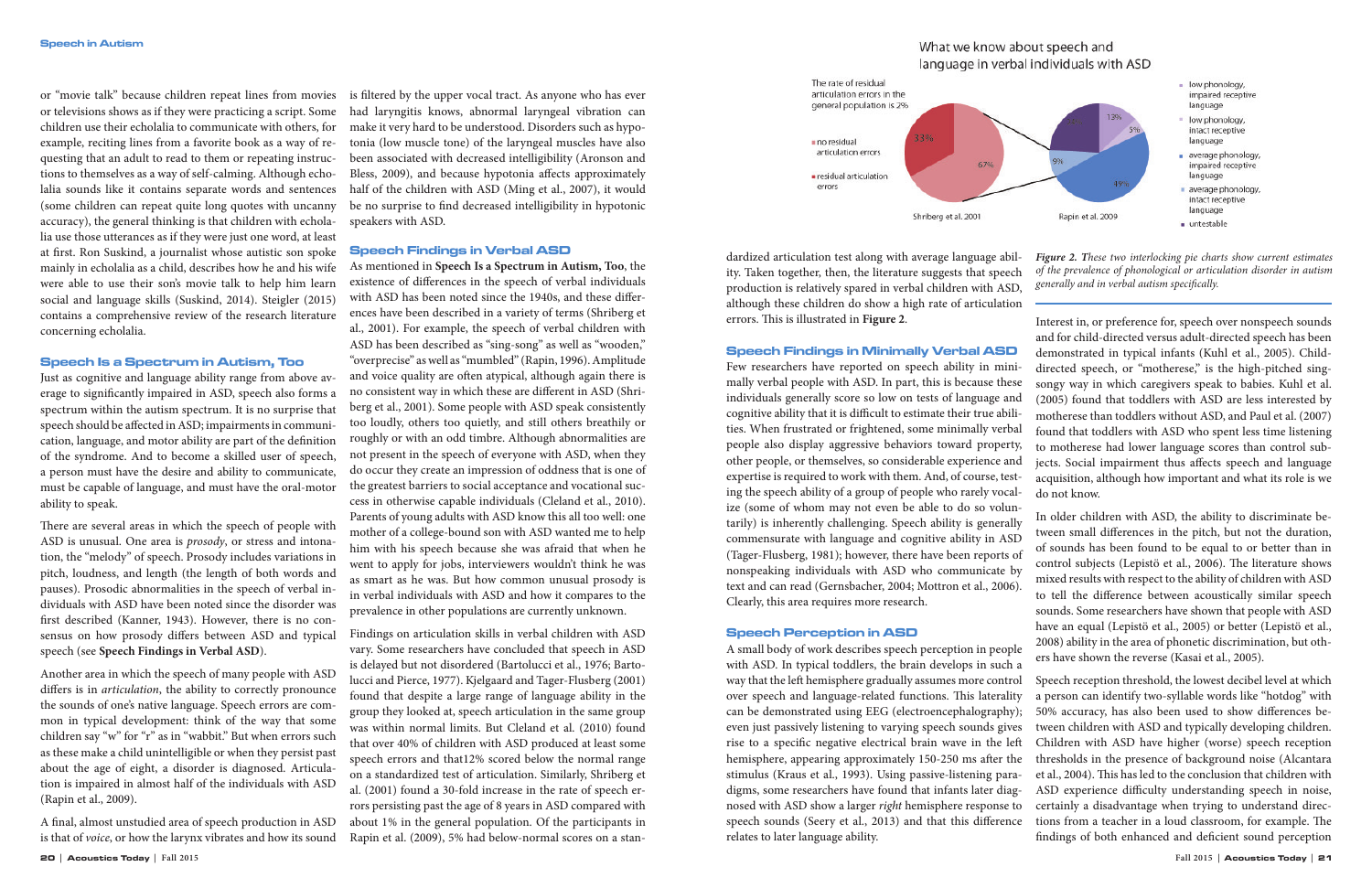may be explained by the fact that people with ASD show more right hemisphere activity than left hemisphere activity during speech or language processing (Haessen et al., 2011).

## My Kingdom for a Theory

Three main frameworks exist for explaining the speech findings in ASD. One posits that *apraxia of speech* is responsible for the differences we see in the speech of verbal people with ASD and for the failure of some children with ASD to acquire spoken language at all (Shriberg et al., 2011). Apraxia of speech is "a speech sound disorder in which the precision and consistency of the movements underlying speech are impaired in the absence of neuromuscular deficits" (American Speech-Language-Hearing Association, 2007), and it means that while the muscles used for speech are fully functional, the ability to plan and sequence the movements required to fluently articulate speech is impaired. Apraxia affects all speech sounds to one degree or another, but a person can have apraxia of speech and no difficulty with other oral-motor actions like kissing or eating. Shriberg and Kwiatkowski (1994) estimate that about 1 in 1,000 children in the general population have apraxia of speech, but recent research by Tierney et al. (2015) found that approximately 64% of children with ASD also have symptoms of apraxia of speech.

A second framework comes from Warlaumont et al. (2014), who proposed that early social interactions with caregivers shape infants' speech production. In this view, when an infant attempts to produce speech sounds, but not squeals or moans, parents are more likely to respond with speech of their own. A speechlike response from an adult is more likely to then spur a child to produce more speechlike vocalizations and so on, in a virtuous cycle. ASD could diminish this feedback loop in three possible ways. First, less babbling means fewer opportunities for feedback for a child with ASD. Second, because of their social impairment, children with ASD might babble without looking at a caregiver. Lack of eye contact from the infant might result in the adult failing to realize that the infant was vocalizing to try to get his or her attention. The parent might then not respond, again decreasing the infant's opportunities for feedback. Finally, because children with ASD have difficulty interpreting other people's social reactions, they might not be as able to benefit from the feedback they do get from adults. Research from infant sibling studies has cast doubt on the idea that parents of children with ASD provide less or lower quality feedback (Talbott et al., 2013), but no research has been published bearing on the other two options.

A final framework, from Kwiatkowski and Shriberg (1993), views speech development as involving both cognitive/linguistic abilities and a certain level of focus on matching one's pronunciation to that of the other people in one's environment. In this view, verbal children with ASD possess the same underlying language and speech abilities as other children but do not focus on tuning their pronunciation up to the same degree (Shriberg et al., 2001; Paul et al., 2011). The social feedback loop framework may come into play here. If children with ASD are less able to monitor and adjust their own speech as they talk, they might appear unable to make use of adult feedback as well as other children.

## More Work Needs to be Done

Clearly, much more work is needed to understand how speech is affected in ASD. First and foremost, a clear and detailed characterization of the range of speech ability across the autism spectrum is needed. We also need to investigate the mechanisms by which speech is affected. How many children with ASD show signs of apraxia? How many have articulation disorders or voice abnormalities? Is speech production ability in ASD related to language ability in the same way that it is in typical development? What is the relationship of speech production ability to cognitive level or severity of ASD symptoms? Perhaps spoken language impairment is one distinct condition that, combined with others, contributes to the variation we see in ASD.

In terms of speech perception and its relationship to speech production in ASD, one of the most basic questions to be answered is whether minimally verbal individuals with ASD perceive speech in the same way as do verbal individuals. For verbal people with ASD, how does their perception of speech sounds relate to their ability to produce them? Research on phonetic accommodation, mentioned in Robert Port's recent *Technical Committee Report* from the Speech Communication Committee (Port, 2015), raises an intriguing question. Are speakers with ASD as likely as speakers without ASD to spontaneously and unconsciously imitate intonation, timing, and other aspects of the speech of their conversational partners?

Speech production in ASD could also be compared with sign production in Deaf individuals with ASD. Recent research with Deaf children with ASD suggests that the proportion who fail to acquire sign is similar to the proportion of hearing children with ASD who fail to acquire spoken language (Shield and Meier, 2013). This suggests that it is a lack of capacity for language, not apraxia, that is responsible for these

children being minimally verbal. However, apraxia may still be present in addition to a language disorder. tion, might be nonautistic children with a speech delay of unknown origin, with a specific language disorder, or with attention deficit hyperactivity disorder.

## Considerations for Doing Research in ASD

I conclude with a short list of recommendations for doing research in ASD. First, given the range of performance of individuals with ASD on just about any test of speech, language, or cognition, it is important to include large numbers of participants. Ten to thirty per group is a bare minimum of participants for finding between-group differences.

Much more research needs to be done to understand what treatment methods work for which children with ASD. Third, think through the experimental methods. Even highly verbal people with ASD may be bothered by sensory factors more than typical laboratory participants, meaning anything from needing more breaks during standardized testing to needing to discontinue testing because of an inability to tolerate wearing (say) the respiratory-inductive plethysmography sensors you are using. Longer opportunities to process information or to produce speech are especially important for cognitively impaired or minimally verbal individuals. Computerized, phonetically informed methods of speech analysis would be a tremendous asset here because this would enable scientists to analyze long speech samples more efficiently than by-hand analyses. For minimally verbal participants, of course, the choice of methods will be more limited than with highly verbal participants. Even tasks as seemingly simple as pressing one button in response to one sound and a different button in response to a second sound are quite complex for someone with low cognitive ability and may require a significant period of training before the task is learned well enough to consider the person's responses a

Although special educators and speech pathologists have worked with the minimally verbal for decades (for example, Koegel, 1995; Wolf-Schein, 1985), no one form of therapy works for all children with ASD (but see Wong et al. [2015] for a comprehensive review of evidence-based therapies). The view of ASD as an accumulation of traits is important here. Understanding what methods work for whom promises better efficacy and efficiency than using a one-size-fitsall approach in the clinic. Finally, research must also aim to understand the strengths of children with ASD. Characterizing ASD solely as a disorder blinds us to the possibility that these children have strengths that we could nurture (for example, enhanced pitch perception or less susceptibility to distraction by other people speaking). At the very least, understanding the strengths and interests of a child with ASD and incorporating those into therapy or a vocation can make the difference between a child who is dependent on his or her parents for life and one who can support him- or herself independently with a satisfying and rewarding job. reliable indicator of their perceptual ability.

Second, careful characterization not only of diagnosis but also of other abilities related to speech is important. Selecting participants with ASD who are as similar to each other as possible in terms of language and cognitive ability may make between-group differences harder to find but reduces confounds. Carefully consider the choice of a comparison group: simply comparing children with ASD with children without ASD may not be fine grained enough because the differences may be so pronounced as to be uninformative. Researchers have compared children with ASD with controls matched on language or cognitive ability or with children with non-ASD developmental delays. Other appropriate comparison groups, depending on the research queswork with the ASD population. And they are in the best pochallenges of each participant who visits your laboratory. Conclusions ASD is a rich, understudied area for scientists interested in the development, production, and perception of speech. People with ASD are a delightful, interesting, sometimes challenging group. Progress toward understanding the disorder and its effects on speech has deeply meaningful clinical applications in addition to advancing our understanding

Finally, hire the most experienced and dedicated staff you can to help you with this sometimes challenging population of individuals and pay them well. This is especially important if you choose to work with minimally verbal participants. People who work for group homes or residential schools for people with developmental disabilities, who have a high degree of respect for their clients, and who genuinely enjoy working with them are your allies in research. They will help you acquire the highest quality data and provide a positive experience for the participants with ASD and their families. These experienced and caring professionals can help you modify the aspects of experimental design and methods to sition to help you understand the strengths as well as the